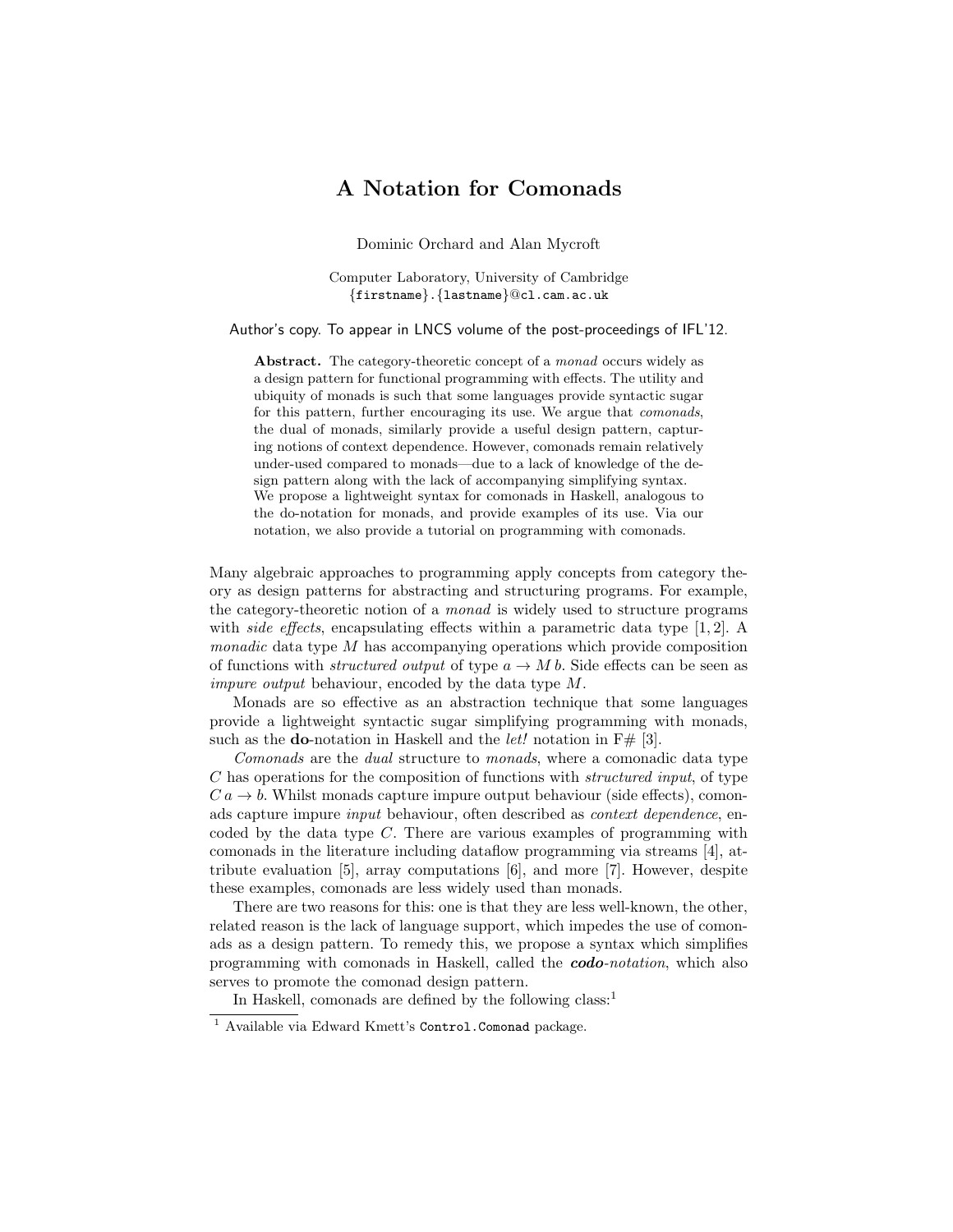class Comonad c where extract :: c  $a \rightarrow a$  $extend: (c \ a \rightarrow b) \rightarrow c \ a \rightarrow c \ b$ 

The contextual view of comonads is that values of type  $c \ a$  encode contextdependent computations of values of type a, and functions  $c \ a \rightarrow b$  describe local operations within some context. The extract operation defines a notion of current context and is a trivial local operation returning the value at this context; extend defines the range of all possible contexts, extending a local operation to a global operation by applying it at every context. Thus comonads abstract "boilerplate" code for extending an operation, defined at one context, to all contexts.

For example, arrays can be seen as encoding contextual computations, where a value depends on its position. An array paired with an array index denoting the current context – called the  $\text{curs}$  – is a comonad. Its  $\text{extract}$  operation accesses the cursor element of the array; extend applies a local operation, which computes a value from an array at a particular cursor, to an array at each possible cursor index in its domain  $(i.e., globally)$ , computing an array of results [6]. Local operations of this form, on arrays, are ubiquitous in image processing, scientific computing, and cellular automata.

The codo-notation simplifies programming with comonads. For example, the following codo-block defines a local operation for computing image contours:

contours :: CArray (Int, Int)  $Float \rightarrow float$ contours = codo  $x \Rightarrow y \leftarrow qauss2D x$  $z \leftarrow qauss2D y$  $w \leftarrow (extract \, y) - (extract \, z)$ laplace2D w

where *CArray*  $i$  *a* is a cursored-array data type, with index type  $i$  and element type a, and gauss2D, laplace2D :: CArray (Int, Int) Float  $\rightarrow$  Float compute, at a particular index, discrete Gaussian and Laplace operators on 2D arrays. A contour image can thus be computed by applying (extend contours) to an image.

The primary contribution of this paper is the codo-notation, introduced in detail in Section 1, continuing with arrays as an example. The notation desugars into the operations of a comonad (Section 3) which provides an equational theory for the notation following from the laws of a comonad (Section 2). The codo-notation is analogous to the do-notation for programming with monads in Haskell, but with some notable differences which are explained from a categorical semantics perspective in Section 4. Section 5 discusses related work, including a comparison of the codo-notation to Haskell's arrow notation.

This paper contributes examples (arrays, trees, and graphs), explanation, and notation to promote comonads in programming. A prototype of the notation, as a macro-based library using quasi-quoting brackets, is provided by the  $\cot$ -notation package.<sup>2</sup> An implementation as a GHC extension is in progress.

 $^{\rm 2}$  http://hackage.haskell.org/package/codo-notation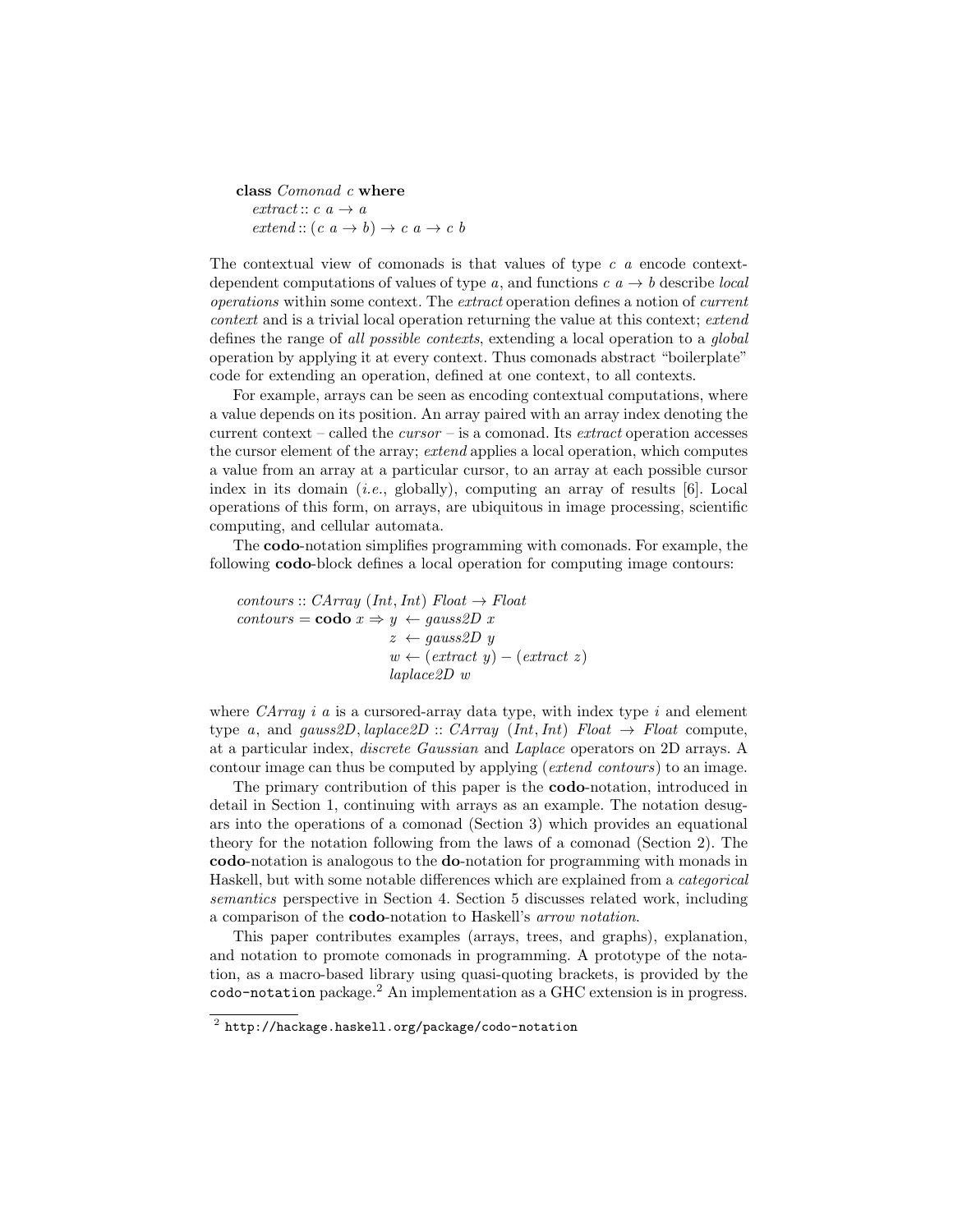Array example The array comonad is used throughout the next section to introduce codo. It is defined in Haskell by the following data type and instance:

data C $Array \, i \, a = CA \, (Array \, i \, a) \, i$ instance  $Ix \neq Comonad (CArray i)$  where extract  $(CA \ a \ i) = a \vdots i$ extend f  $(CA \ a \ i) = \text{let } es' = map \ (\lambda j \rightarrow (j, f (CA \ a \ j)))$  (indices a) in  $CA$  (array (bounds a) es') i

where *extract* accesses the cursor element using the array indexing operation !, and, for every index j of the parameter array, extend applies f to the array with  $j$  as its cursor, returning an index-value pair list from which the result array is constructed. Note, the return and parameter arrays have the same size and cursor, i.e., extend preserves the incoming context in its result.

Many array operations can be defined as local operations  $c \ a \rightarrow b$  (hereafter comonadic operations, sometimes called coKleisli arrows/morphisms in the literature) using relative indexing, e.g., the *laplace2D* operator, for approximating differentiation, can be defined:

 $laplace2D :: CArray (Int,Int)$   $Float \rightarrow Float$ laplace2D  $a = a ? (-1,0) + a ? (1,0) + a ? (0,-1) + a ? (0,1) - 4 * a ? (0,0)$ 

where  $(?)$  abstracts relative indexing with bounds checking and default values:<sup>3</sup>

 $(?) :: (Ix i, Num a, Num i) \Rightarrow CArray i a \rightarrow i \rightarrow a$  $(CA \ a \ i)$ ?  $i' = \text{if}$   $(inRange \ (bounds \ a) \ (i + i'))$  then  $a \ ! \ (i + i')$  else 0

(where  $Ix$  is the class of valid array-index types). Whilst  $laplace 2D$  computes the Laplacian at a single context (locally), extend laplace2D computes the Laplacian at every context (globally), returning an array rather than a single float.

# 1 Introducing codo

The **codo**-notation provides a form of *let*-binding for composing comonadic operations, which has the general form and type:

 $(\text{code } p \Rightarrow \overline{p \leftarrow e}; e) :: Comonad \ c \Rightarrow c \ t \rightarrow t'$ 

(where  $p$  ranges over patterns,  $e$  over expressions, and  $t$ ,  $t'$  over types). Compare this with the general form and type of the monadic do-notation:

$$
(\mathbf{do}\ \overline{p\leftarrow e}; e) :: Monad\ m \Rightarrow m\ t
$$

Both comprise zero or more binding statements of the form  $p \leftarrow e$  (separated by semicolons or new lines), preceding a final result expression. A codo-block however defines a function, with a pattern-match on its parameter following the codo keyword. The parameter is essential as comonads describe functions with structured input. A **do**-block is instead an expression (nullary function). Section 4 compares the two notations in detail.

<sup>&</sup>lt;sup>3</sup> There are many alternative methods for abstracting boundary checking and values; our choice here is for simplicity of presentation rather than performance or accuracy.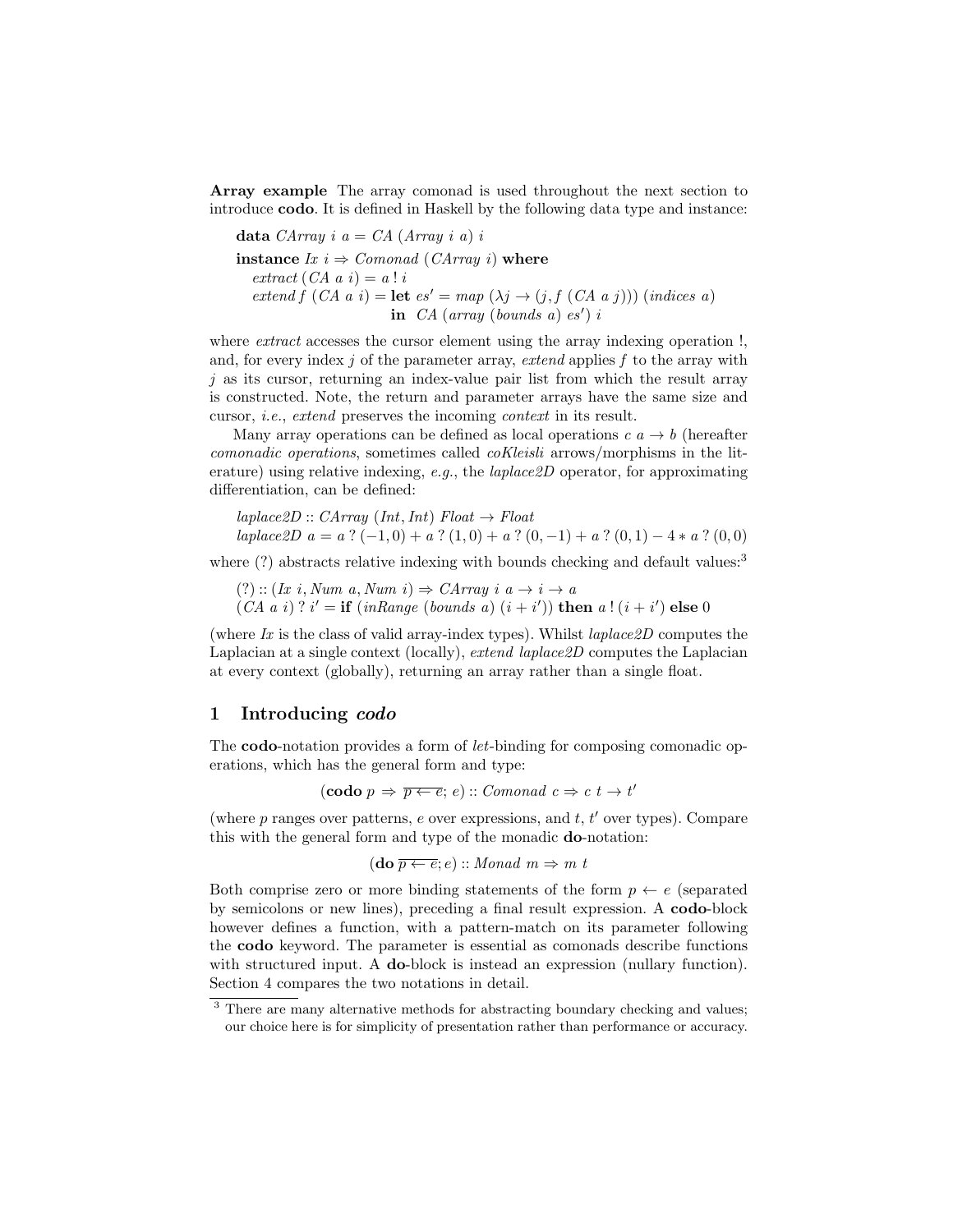Comonads and codo-notation for composition The extend operation of a comonad provides composition for comonadic functions as follows:

$$
\begin{aligned}\n\text{(ô)} :: Comonad \ c \Rightarrow (c \ y \to z) \to (c \ x \to y) \to c \ x \to z \\
g \ \text{ò} \ f &= g \circ (extend \ f)\n\end{aligned}\n\tag{1}
$$

The laws of a comonad are equivalent to requiring that this composition is associative and that extract is its identity (discussed further in Section 2).

The codo-notation abstracts over extend in the composition of comonadic operations. For example, the composition of two array operations:

 $lapGauss = laplace2D \circ (extend \; gauss2D)$ 

(*i.e.*, *laplace2D*  $\hat{\circ}$  *gauss2D*), can be written equivalently in the **codo-**notation:

 $lapGauss = \textbf{code} \ x \Rightarrow y \leftarrow gauss2D \ x$ laplace2D y

where  $lapGauss::CArray (Int,Int)$  Float  $\rightarrow$  Float, x, y::CArray (Int, Int) Float.

The parameter of a **codo**-block provides the context of the whole block where all subsequent local variables have the same context. For example,  $x$  and  $y$  in the above example block are arrays of the same size with the same cursor.

For a variable-pattern parameter, a codo-block is typed by the following rule: (here typing rules are presented with a single colon : for the typing relation)

$$
[\text{varP}] \frac{\Gamma; x:c \ t \vdash_c e:t'}{\Gamma \vdash (\textbf{code } x \Rightarrow e): \textit{Comonad } c \Rightarrow c \ t \rightarrow t'}
$$

where  $\vdash_c$  types statements of a **codo**-block. Judgments  $\Gamma$ ;  $\Delta \vdash_c \ldots$  have two sequences of variable-type assumptions:  $\Gamma$  for variables outside a block and  $\Delta$  for variables local to a block. For example, variable-pattern statements are typed:

$$
[\text{varB}] \frac{\Gamma; \Delta \vdash_c e : t \quad \Gamma; \Delta, x : c \ t \vdash_c r : t'}{\Gamma; \Delta \vdash_c x \leftarrow e; r : t'}
$$

where r ranges over remaining statements and result expression *i.e.*  $r = \overline{p \leftarrow e}$ ; *e'*.

A variable-pattern statement therefore locally binds a variable, in scope for the rest of the block. The typing, where  $e : t$  but  $x : c$ , gives a hint about **codo** desugaring. Informally,  $(codo y \Rightarrow x \leftarrow e; e')$  is desugared into two functions, the first statement as  $\lambda y \to e$  and the result expression as  $\lambda x \to e'$ . These are comonadically composed, *i.e.*,  $(\lambda x \rightarrow e') \circ (extend(\lambda y \rightarrow e))$ , thus  $x : c t$ .

Further typing rules for the codo-notation are collected in Fig. 1.

Non-linear plumbing For the *lapGauss* example, codo does not provide a significant simplification. The codo-notation more clearly benefits computations which are not mere linear function compositions. Consider a binary operation:

```
minus :: (Comonad c, Num a) \Rightarrow c a \rightarrow c a \rightarrow a
minus x \, y = \text{extract } x - \text{extract } y
```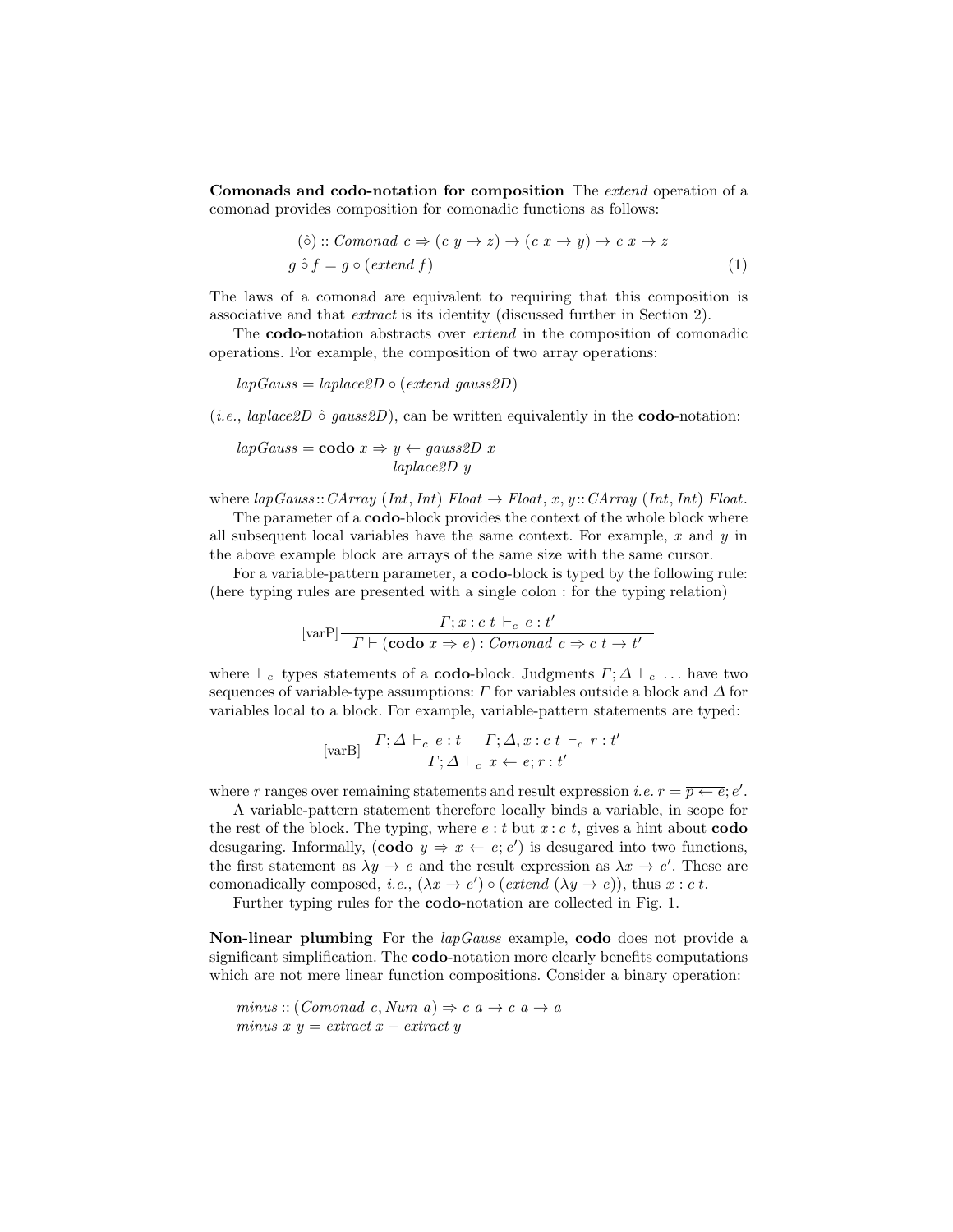$$
\boxed{\Gamma \vdash \textbf{code } p \Rightarrow e : \textit{Comonad } c \Rightarrow c \ t \rightarrow t' \quad \boxed{\Gamma; \Delta \vdash_c \overline{p \leftarrow e; e:t} \quad \boxed{\Gamma; \Delta \vdash_c \overline{p \leftarrow e; e:t} \quad \boxed{\Gamma; \Delta \vdash_c t \cdot r \cdot t' \quad \boxed{\Gamma; \Delta \vdash_c t \cdot r \cdot t' \quad \boxed{\Gamma; \Delta \vdash_c t \cdot r \cdot t' \quad \boxed{\Gamma; \Delta \vdash_c t \cdot r \cdot t' \quad \boxed{\Gamma; \Delta \vdash_c t \cdot r \cdot t' \quad \boxed{\Gamma; \Delta \vdash_c t \cdot r \cdot t' \quad \boxed{\Gamma; \Delta \vdash_c t \cdot r \cdot t' \quad \boxed{\Gamma; \Delta \vdash_c t \cdot r \cdot t' \quad \boxed{\Gamma; \Delta \vdash_c t \cdot r \cdot t' \quad \boxed{\Gamma; \Delta \vdash_c t \cdot r \cdot t' \quad \boxed{\Gamma; \Delta \vdash_c t \cdot r \cdot t' \quad \boxed{\Gamma; \Delta \vdash_c t \cdot r \cdot t' \quad \boxed{\Gamma; \Delta \vdash_c t \cdot r \cdot t' \quad \boxed{\Gamma; \Delta \vdash_c t \cdot r \cdot t' \quad \boxed{\Gamma; \Delta \vdash_c t \cdot r \cdot t' \quad \boxed{\Gamma; \Delta \vdash_c t \cdot r \cdot t' \quad \boxed{\Gamma; \Delta \vdash_c t \cdot r \cdot t' \quad \boxed{\Gamma; \Delta \vdash_c t \cdot r \cdot t' \quad \boxed{\Gamma; \Delta \vdash_c t \cdot r \cdot t' \quad \boxed{\Gamma; \Delta \vdash_c t \cdot r \cdot t' \quad \boxed{\Gamma; \Delta \vdash_c t \cdot r \cdot t' \quad \boxed{\Gamma; \Delta \vdash_c t \cdot r \cdot t' \quad \boxed{\Gamma; \Delta \vdash_c t \cdot t \cdot r \cdot t' \quad \boxed{\Gamma; \Delta \vdash_c t \cdot t \cdot t \cdot t' \cdot \boxed{\Gamma; \Delta, v \cdot c \cdot t \cdot \Delta \vdash_c t' \cdot t' \quad \boxed{\Gamma; \Delta, v \cdot c \cdot t \cdot \Delta \vdash_c t \cdot t' \quad \boxed{\Gamma; \Delta, v \cdot c \cdot t \cdot \Delta \vdash_c t \cdot t' \quad \boxed{\Gamma; \Delta, v \cdot c \cdot t \cdot \Delta \vdash_c t' \cdot t' \quad \boxed{\Gamma; \Delta, v \cdot c \cdot t \cdot \Delta \vdash_c t' \cdot t' \quad \boxed{\Gamma; \Delta
$$

Fig. 1. Typing rules for the codo-notation

which subtracts its parameters at their respective current contexts. Using **codo**, minus can be used to compute a *pointwise* subtraction, e.g.

$$
contours' = \text{code } x \Rightarrow y \leftarrow gauss2D \ x
$$
  

$$
z \leftarrow gauss2D \ y
$$
  

$$
w \leftarrow minus \ y \ z
$$
  

$$
laplace2D \ w
$$

(equivalent to contours in the introduction which inlined the definition of minus). The context, and therefore cursor, of every variable in the block is the same as that of  $x$ . Thus,  $y$  and  $z$  have the same cursor and *minus* is applied pointwise. The equivalent program without codo is considerably more complex:

contours'  $x = \text{let } y = \text{extend } \text{gauss2D } x$  $w = extend (\lambda y' \rightarrow \text{let } z = extend \; gauss2D \; y'$ in minus  $y'$  z)  $y$ in laplace2D w

where the nested *extend* means that  $y'$  and z have the same cursor, thus minus  $y'$  z is pointwise. An alternate, more point-free, approach uses the composition  $\hat{\circ}$ :

contours' = laplace 2D ô  $(\lambda y' \rightarrow minus y'$  ô gauss 2D  $(y')$  ô gauss 2D

This approach resembles that of using monads without the do-notation, and is elegant for simple, linear function composition. However, for more complex plumbing the approach quickly becomes cumbersome. In the above two (noncodo) examples, care is needed to ensure that minus is applied pointwise. An incorrect attempt to simplify the first non-codo *contours'* might be:

```
contour_bad x = \text{let } y = \text{extend } \text{gauss2D } xz = extend gauss2D y
                       w = extend (minus y) zin laplace2D w
```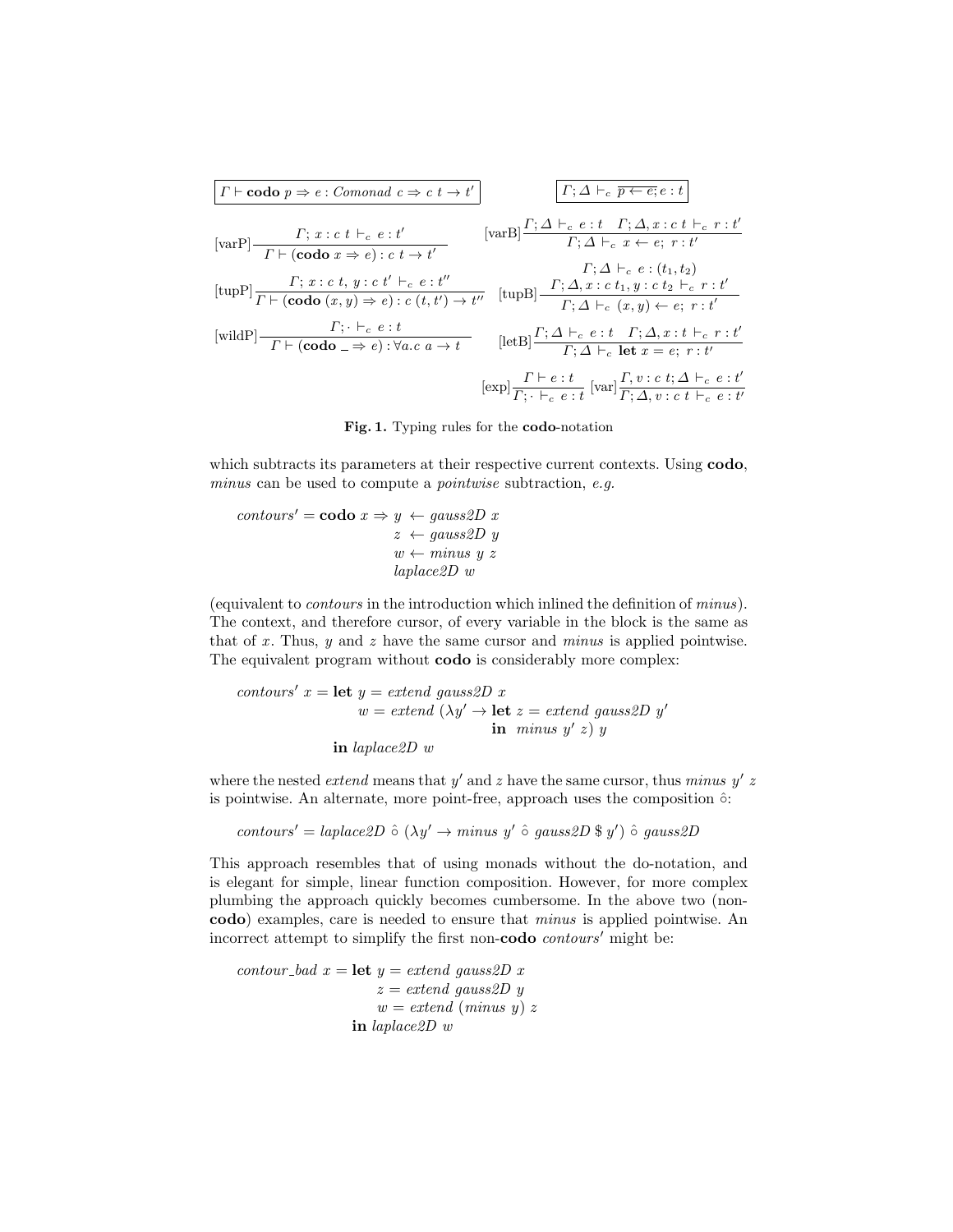In the above, extend (minus y) z subtracts z at every context from y at a particular, fixed context, i.e., not a pointwise subtraction. An equivalent expression to *contours\_bad* can be written using nested **codo**-blocks:

contour\_bad = codo  $x \Rightarrow y \leftarrow gauss2D$  x  $(\text{code } y' \Rightarrow z \leftarrow gauss2D \ y'$  $w \leftarrow minus \; y \; z$  $laplace 2D w) y$ 

where y in minus  $y \, z$  is bound in the outer **codo**-block and thus has its cursor fixed, whilst  $z$  is bound in the inner **codo**-block and has its cursor varying. Variables bound outside of the nearest enclosing codo-block are "unsynchronised" with respect to the context inside the block, *i.e.*, at a different context.

A codo-block may have multiple parameters in an uncurried-style, via tuple patterns ([tupP], Fig. 1). For example, the following block has two parameters, which are Laplace-transformed and then pointwise added:

 $lapPlus :: CArray Int (Float, Float) \rightarrow Float$  $lapPlus = \textbf{code}(x, y) \Rightarrow a \leftarrow laplace2D \ x$  $b \leftarrow laplace2D y$  $(\text{extract } a) + (\text{extract } b)$ 

This block has a single comonadic parameter with tuple elements, whose type is of the form c  $(a, b)$ . However, inside the block  $x : c \ a$  and  $y : c \ b$  as the desugaring of codo unzips the parameter (see Section 3). A comonadic tuple parameter ensures that multiple parameters have the same context,  $e.g., x$  and  $y$ in the above example have the same shape/cursor. Therefore, a pair of arguments to lapPlus must be zipped first, provided by the czip operation:

class *ComonadZip* c where  $czip :: (c \ a, c \ b) \rightarrow c \ (a, b)$ 

For *CArray*, *czip* can be defined:

instance  $(Eq \text{ } i, Ix \text{ } i) \Rightarrow ComonadZip (CArray \text{ } i)$  where  $czip (CA \ a \ i, CA \ a' j) =$ if  $(i \not\equiv j \vee bounds \ a \not\equiv bounds \ a')$  then  $error$  "Shape/cursor mismatch" else let  $es'' = map (\lambda k \rightarrow (k, (a! k, a'! k)))$  (indices a) in CA (array (bounds a)  $es'$ ) i

Thus only arrays of the same shape and cursor can be zipped together. In the contextual understanding, the two parameter arrays are thus synchronised in their contexts. The example of lapPlus can be applied to two (synchronised) array parameters x and y by extend lapPlus (czip  $(x, y)$ ).

Any data constructor pattern can be used for the parameter of a codo-block and on the left-hand side of a binding statement. For example, the following uses a tuple pattern in a binding statement (see [tupB], Fig. 1), which is equivalent to lapPlus by exchanging a parameter binding with a statement binding: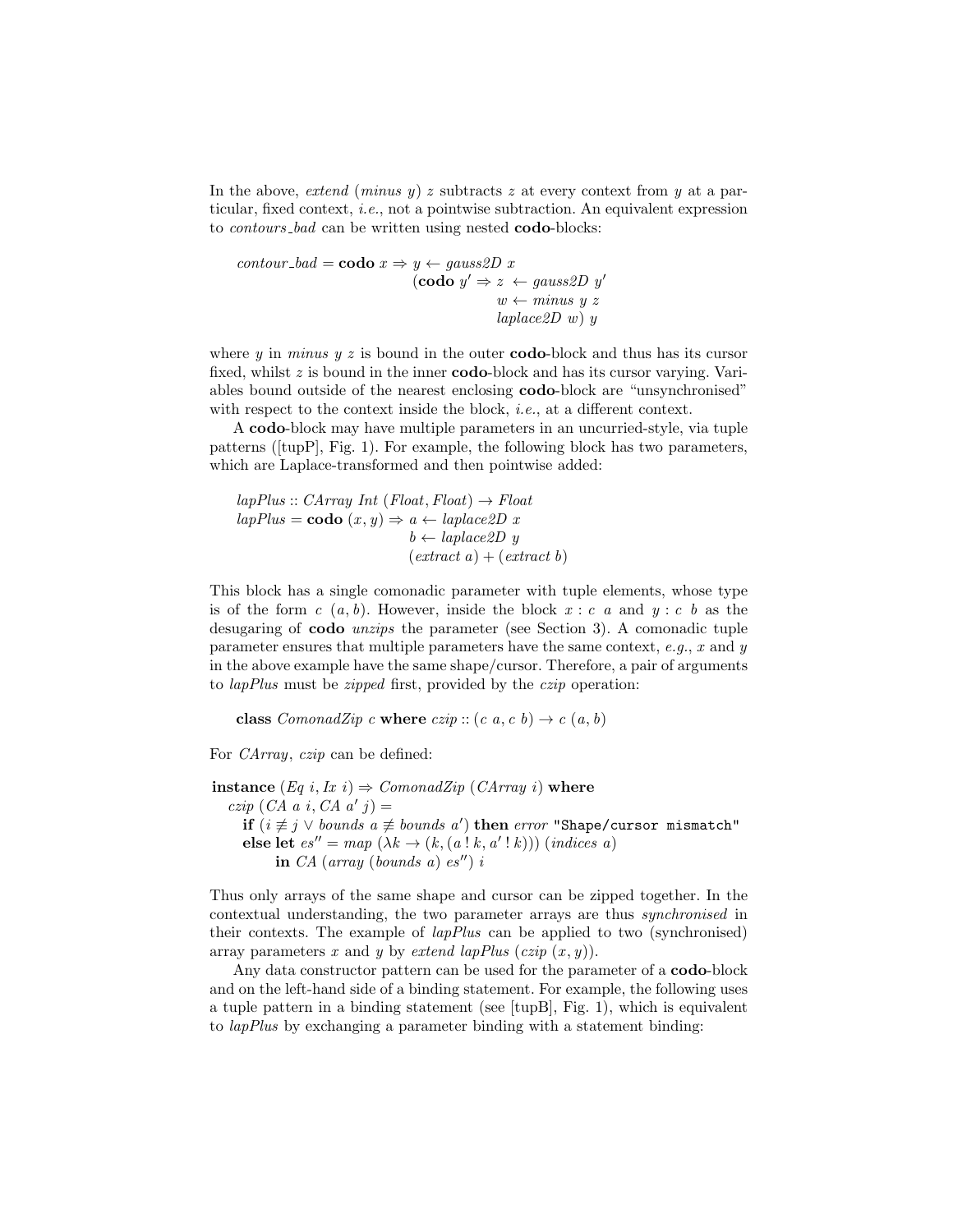$lapPlus = \textbf{code} \ z \Rightarrow (x, y) \leftarrow extract \ z$  $a \leftarrow laplace2D$  x  $b \leftarrow laplace2D \ y$  $(\text{extract } a) + (\text{extract } b)$ 

Tuple patterns are specifically discussed here since they provide multiple parameters to a codo-block, as seen above. The typing of a general pattern in a statement, for some type/data constructor  $T$ , is roughly as follows:

$$
[\text{patB}] \frac{\Gamma;\Delta\vdash_c e: T\bar{t}\quad \Gamma;\Delta,\Delta'\vdash_c r:t'\quad dom(\Delta')=var-pats(p)}{\Gamma;\Delta\vdash_c (Tp)\leftarrow e;\, r:t'}
$$

where  $dom(\Delta')$  is the set of variables in a sequence of typing assumptions, and var-pats is the set of variables occurring in a pattern.

Example: labelled graphs Many graph algorithms can be structured by a comonad, particularly compiler analyses and transformations on control flow graphs (CFGs). The following defines a labelled-graph comonad as a (non-empty) list of nodes which are pairs of a label and a list of their connected vertices:

data  $LGraph \, a = LG \, [(a, [Int])] \, Int \quad - \text{pre-condition: non-empty lists}$ instance Comonad LGraph where extract  $(LG \, xs \, c) = \int st \, (xs \, ! \, c)$ extend  $f(LG \, xs \, c) = LG \, (map \, (\lambda c' \rightarrow (f(LG \, xs \, c'),snd \, (xs!! \, c')))$  $[0$ . *length* xs $\vert$ ) c

The LGraph-comonad resembles the array comonad where contexts are positions with a cursor denoting the current position. Analyses over CFGs can be defined using graphs labelled by syntax trees. For example, a live-variable analysis (which, for an imperative language, calculates the set of variables that may be used in a block before being (re)defined) can be written, using codo, as:

 $lva = \mathbf{code} \ g \Rightarrow hv0 \leftarrow (defUse \ g, [] )$  -- compute definition/use sets, paired  $lva'$   $lv0$ -- with initial empty live-variable set

 $lva' = \textbf{code}((def, use), lw) \Rightarrow$ live\_out ← foldl union  $[$  { (successors lv) live in  $\leftarrow$  union (extract def) ((extract live out) \\ (extract use))  $lvp \leftarrow ((extract \ def, extract \ use), extract \ live \ in)$  $\ell wNext \leftarrow \ell wa' \; lvp$ if  $(lv \equiv live_in)$  then  $(extract \,lv)$  else  $(extract \,lvNext)$ 

where union and set difference  $(\setminus)$  on lists have type Eq  $a \Rightarrow [a] \rightarrow [a]$ and defUse :: LGraph  $AST \rightarrow ([Var], [Var])$  computes the sets of variables defined and used by each block in a CFG. The analysis is recursive, refining the set of live variables until a fixed point is reached.

The live variables for every block of a CFG can be computed by *extend lva*.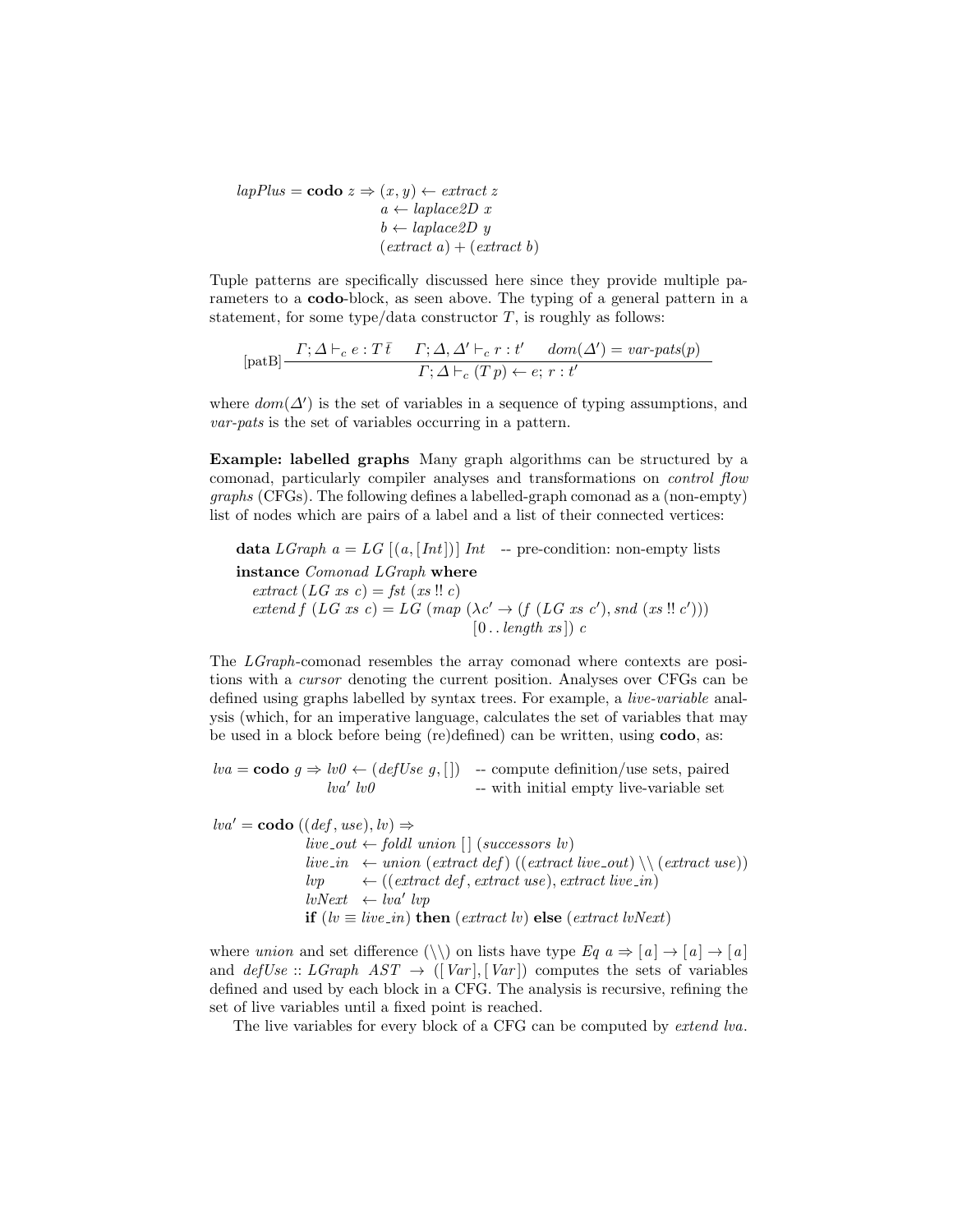Costate, trees, and zippers Arrays were used to introduce comonads and codo to aid understanding since the notion of context is made clear by the cursor. The above graph example has a similar form. Both are instances of a general comonad, often called the costate comonad, whose data type is a pair of a function from contexts to values and a particular context:  $C a = (s \rightarrow a) \times s$ .

For both arrays and labelled graphs, the type of contexts is a finite domain of integer, or integer-tuple, indices. For labelled graphs, the costate comonad is combined with product comonad (see [8]) pairing the label of a node with the list of its successors, thus the type is isomorphic to  $C a = (s \rightarrow (a \times [s])) \times s$ .

For costate, the notion of context is explicitly provided by a cursor acting as a pointer or address. This is not the only way to define a notion of context. Other data types encode the context structurally rather than using a cursor. For example, a comonad of labelled binary trees can be defined:

data BTree  $a =$  Leaf  $a \mid Node \ a \ (BTree \ a) \ (BTree \ a)$ instance Comonad BTree where  $extract (Leaf\ a) = a$  $extract(Node\ a\ l\ r) = a$ extend f (Leaf a) = Leaf (f (Leaf a)) extend f t $\mathcal{Q}(Node \ a \ l \ r) = Node \ (f \ t) \ (extend \ f \ l) \ (extend \ f \ r)$ 

The action of *extend* is to apply its parameter function  $f$  to successive suffix trees, thus  $f$  can only access its children, not its parents. Thus *extend* not only defines what it means for a local (comonadic) operation to be applied globally, but also which contexts are accessible from each possible context.

A tree comonad that has a structural notion of context but whose comonadic operations can access any part of the tree can be defined using Huet's zipper data type, where trees are split into a path to the current position and the remaining parts of the tree [9, 5]. For a certain class of data types it has been shown that a zipper structure can be automatically derived by differentiation of the data type [10]. All container-like zippers are comonads [11] where the notion of context is encoded structurally, rather than by a *pointer*-like cursor. The **codo-**notation thus provides a convenient syntax for programming with zipper comonads.

## 2 Equational Theory

As shown in Section 1, extend provides composition for comonadic functions, Eq. (1). The laws of a comonad are exactly the laws that guarantee this composition is *associative* with *extract* as a *left* and *right unit, i.e.* 

|                      | (right unit) $f \hat{\circ}$ extract $\equiv f \quad \rightsquigarrow$ |                    | $extend \; extract \equiv id$                   | [CI]                       |
|----------------------|------------------------------------------------------------------------|--------------------|-------------------------------------------------|----------------------------|
| $(\text{left unit})$ | $extract \hat{\circ} f \equiv f$                                       | $\rightsquigarrow$ | $extract \circ (extend f) \equiv f$             | $\left[ \text{C2} \right]$ |
| (associativity)      | $h \hat{\circ} (q \hat{\circ} f)$                                      | $\rightsquigarrow$ | extend $q \circ \text{extend } f$               |                            |
|                      | $\equiv$ $(h \circ g) \circ f$                                         |                    | $\equiv \text{extend}(g \circ \text{extend} f)$ | $\left[{\rm C}3\right]$    |

As there is no mechanism for enforcing such rules in Haskell the programmer is expected to verify the laws themselves.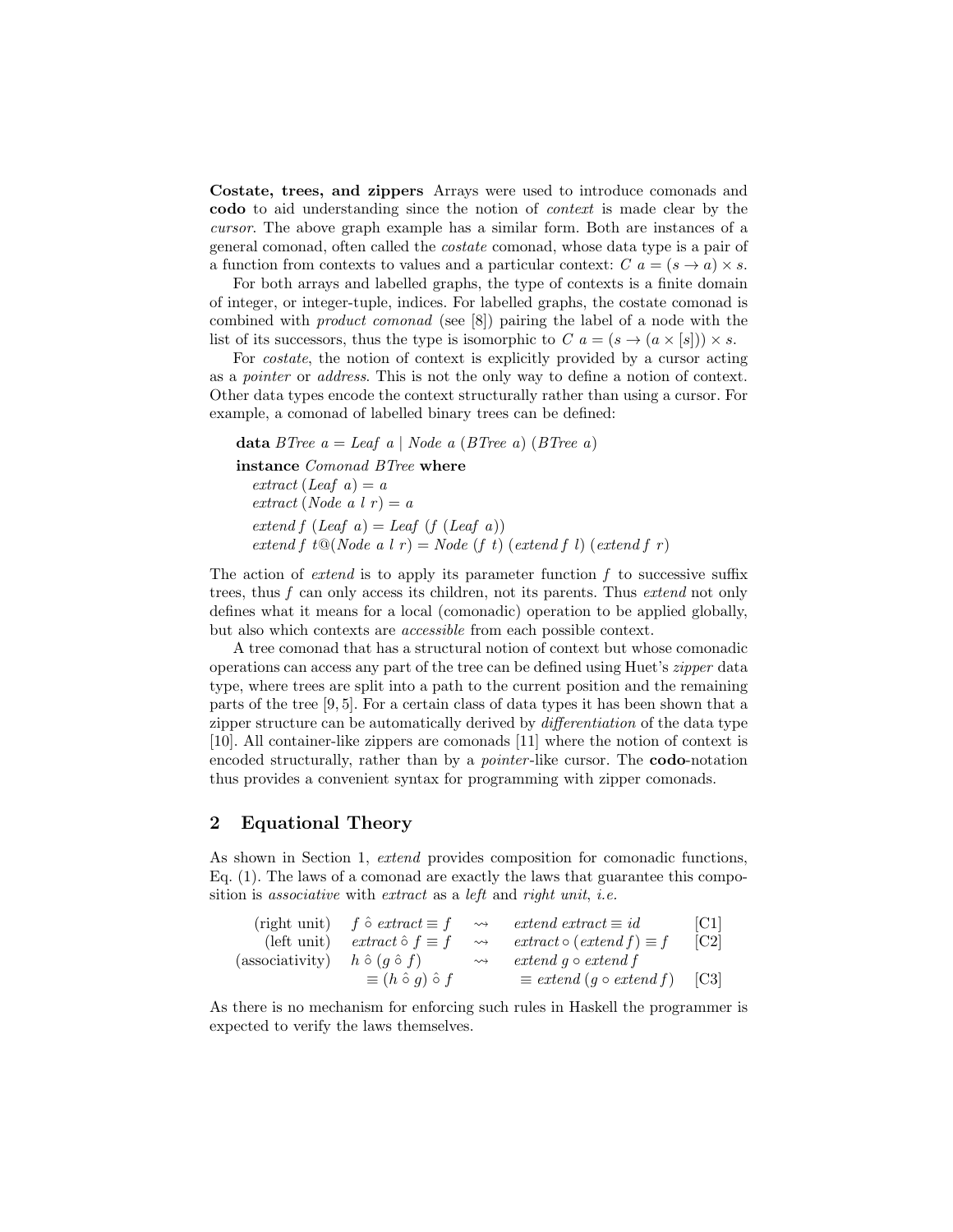Since codo is desugared into the operations of a comonad, the comonad laws imply equational laws for the **codo**-notation, shown in Fig. 2(a). Fig. 2(b) shows additional codo laws which follow from the desugaring.

Comonads are functors The category theoretic notion of a functor can be used to abstract map-like operations on parametric data types. In Haskell, functors are described by the Functor type class, of which map provides the list instance:

class Functor f where  ${map} :: (a \rightarrow b) \rightarrow f \ a \rightarrow f \ b$ instance  $\text{Functor} \mid \mid \textbf{where } \text{fmap} = \text{map}$ 

All comonads are functors by the following definition using *extend* and *extract*:

cmap :: Comonad  $c \Rightarrow (a \rightarrow b) \rightarrow c \ a \rightarrow c \ b$ cmap  $f\ x = \text{extend }(f \circ \text{extract})$ 

While *fmap* applies its parameter function to a single element of a data type, extend applies its parameter function to a subset (possibly the whole) of the parameter structure. Thus extend generalises fmap.

**Monoidal operation** The czip ::  $(c \ a, c \ b) \rightarrow c \ (a, b)$  operation introduced in Section 1 corresponds to that of a *(semi)-monoidal functor* which may satisfy various laws with respect to the comonad (see the discussion of (semi)-monoidal comonads in  $[8]$ . The following property, which we call *idempotency* of a semimonoidal functor, frequently holds of comonad/ $czip$  implementations:

$$
czip (x, x) \equiv cmap (\lambda y \to (y, y)) x \tag{2}
$$

This property implies **codo** laws relating tuple patterns and  $czip$  (Fig. 2(c)). For every rule involving a tuple pattern there is an equivalent rule derived using the  $(\chi)$  rule (Fig. 2(b)) which exchanges parameter and statement binders.

**Shape preservation** The *shape* of a data structure is defined by its structure without any values, which can be computed as such: (where *const*  $x = \lambda_{-} \rightarrow x$ )

 $shape = cmap (const ())$ 

An interesting derived property of comonads is that, for any comonadic function f, (extend f) preserves the shape of the incoming structure in its result. For example, extend of the array comonad preserves the size, cursor, and dimensions of the parameter array in the result. Appendix A gives a proof of this property, which is stated formally, for a comonad c and function  $f :: c a \rightarrow b$ , as:

$$
shape \circ (extend \, f) \equiv shape \tag{3}
$$

This property explains why all locally bound variables in a codo-block bind comonadic values which have the same context.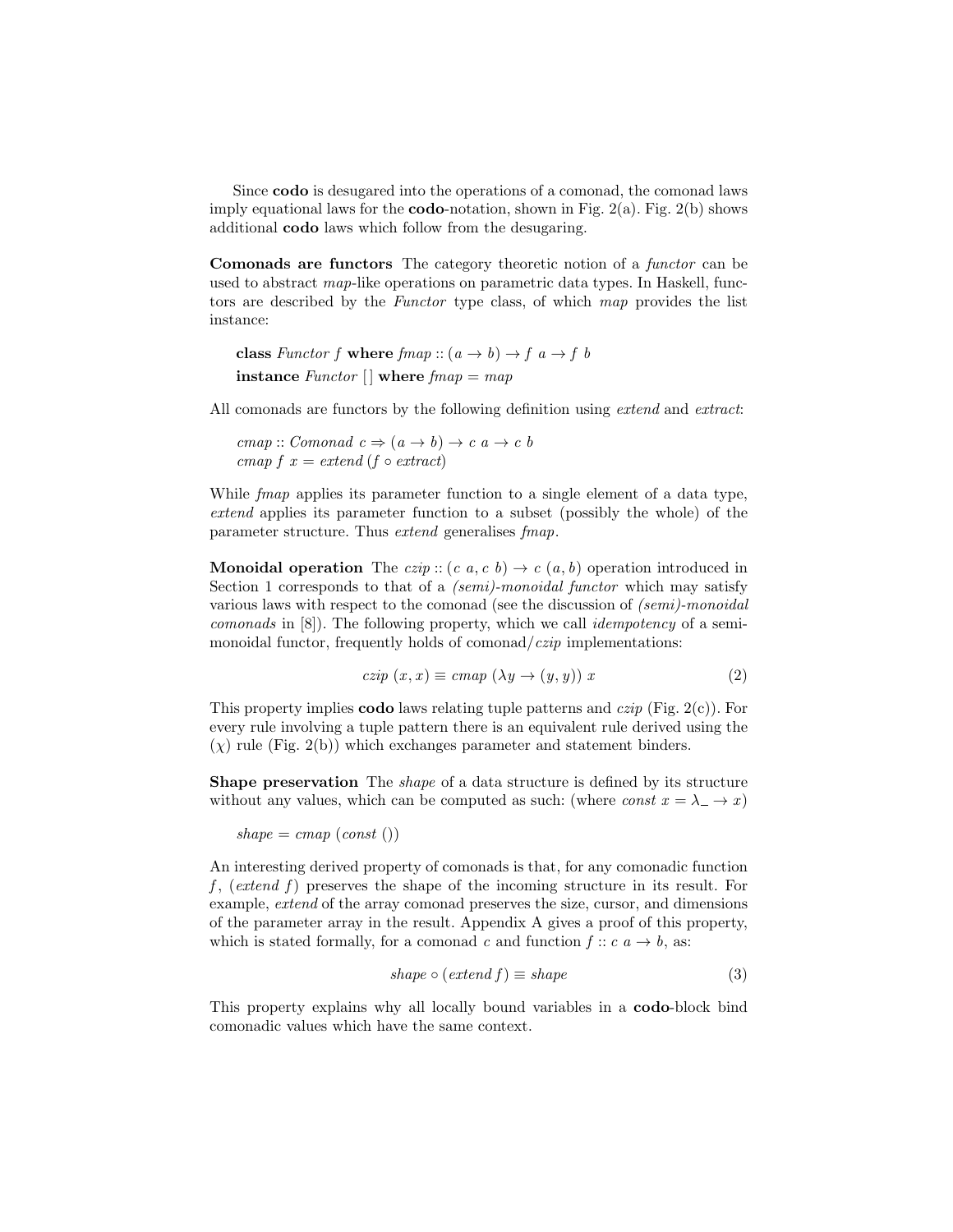(a) Comonad laws [C1] codo  $x \Rightarrow f x$ ≡ codo x ⇒ y ← extract x f y [C2] codo  $x \Rightarrow f x$ ≡ codo x ⇒ y ← f x extract y [C3] (iff x is not free in  $e_1$ ) codo  $x \Rightarrow y \leftarrow e_1$  $z \leftarrow e_2$  $\mathfrak{e}_3$  $\equiv$  codo  $x' \Rightarrow z \leftarrow ($ codo  $x \Rightarrow y \leftarrow e_1$  $(e_2)$   $x'$  $e_3$  $\equiv$  codo  $x' \Rightarrow y \leftarrow e_1$ (codo  $x \Rightarrow z \leftarrow e_2$  $(e_3)$  x' (b) Pure laws (η) codo  $x \Rightarrow f x \equiv f$ ( $\beta$ ) codo  $x \Rightarrow z \leftarrow ($ codo  $y \Rightarrow e_1) x$  $e_2$ ≡ codo x ⇒ y ← extract x  $z \leftarrow e_1$ e2  $(\chi)$  codo  $p \Rightarrow e$ ≡ codo z ⇒ p ← extract z e (c) Additional laws – if Eq. (2) holds codo  $x \Rightarrow f \ a \ b$  $\equiv$  codo  $x \Rightarrow (a', b') \leftarrow extract (czip (a, b))$  $f$  a' b' codo  $(b, c) \Rightarrow f(czip (b, c))$  $\equiv$  codo  $(b, c) \Rightarrow z \leftarrow (extract\ b, extract\ c)$ f z

Fig. 2. Equational laws for the codo-notation

## 3 Desugaring codo

The desugaring of codo is based on Uustalu and Vene's semantics for a contextdependent  $\lambda$ -calculus [8]. It has two parts: translation of statements into composition via extend, and management of the environment for variables bound in a codo-block. The first part is explained by considering a restricted codonotation, which only ever has one local variable, bound in the previous statement.

1). Single-variable environment For a comonad  $C$ , consider the **codo**-block:

 $foo1 = (code \space x \Rightarrow y \leftarrow f \space x; \space g \space y) :: C \space x \rightarrow z$ 

where  $f: C \ x \to y$ ,  $g: C \ y \to z$ . The first statement  $y \leftarrow f x$  can be desugared as a function with parameter x and body  $f(x)$ , the second, which is the final result expression, can be similarly desugared as a function from  $y$  to its expression, *i.e.*  $(\lambda x \rightarrow f x)$  and  $(\lambda y \rightarrow g y)$ . Both are functions with structured input, thus the semantics of foo1 is their comonadic composition (equivalent to  $g \,\hat{\circ}\, f$ ):

$$
[[\text{foot}]] = (\lambda y \to g y) \circ (\text{extend }(\lambda x \to f x)) :: Cx \to z.
$$

2). Multiple-variable environment A codo-block may bind multiple variables, allowing the following example with binary function  $h :: Cx \rightarrow Cy \rightarrow z$ :

 $foo2 = (code \space x \Rightarrow y \leftarrow f \space x; \space h \space x \space y) :: C \space x \rightarrow z$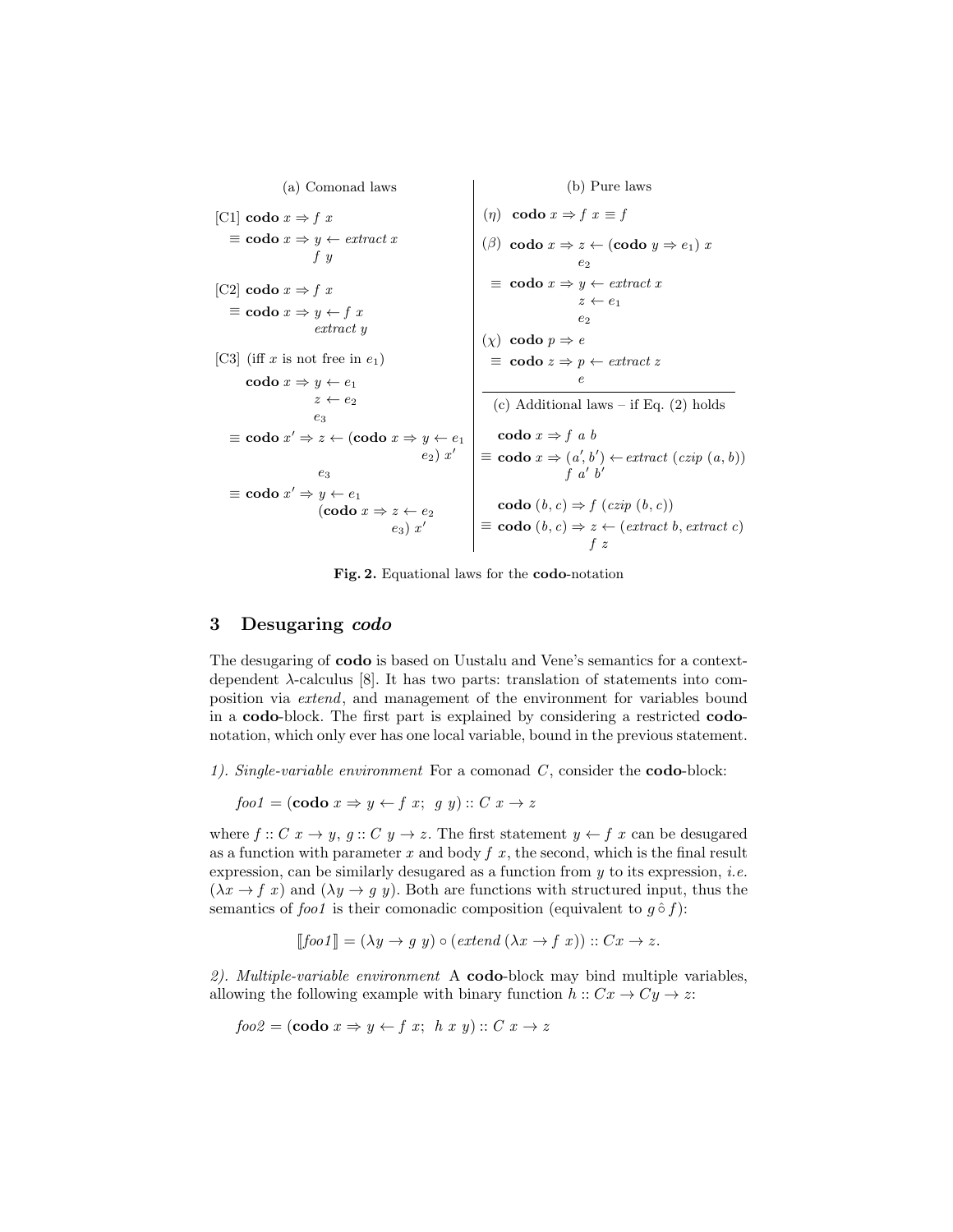The first statement cannot be desugared as before since the second statement uses both x and y, thus the desugaring must return x with the result of  $f(x)$ :

$$
(\lambda x \to (extract\ x, f\ x)) :: C\ x \to (x, y) \tag{#4}
$$

Applying extract to x means that extend (#4), of type  $C x \rightarrow C (x, y)$ , returns the parameter  $x$  and the result of  $f$  x synchronised in their contexts.

The desugaring of the second statement is a function taking a value  $C(x, y)$ and unzipping it, binding the constituent values to  $x$  and  $y$  in the scope of the result expression, where  $x$  and  $y$  are synchronised at the same context since cmap preserves the context encoded by the comonadic value:

$$
(\lambda env \to \text{let } x = \text{cmap } \text{fst } \text{env}
$$

$$
y = \text{cmap } \text{snd } \text{env } \text{in } h \text{ } x \text{ } y) :: C \text{ } (x, y) \to z \qquad (\#5)
$$

The desugaring of  $f\circ 2$  is therefore  $\llbracket f\circ 2 \rrbracket = (\#5) \circ (extend (\#4)).$ 

#### 3.1 General construction

The desugaring translation traverses the list of binding statements in a codoblock, accumulating a comonadic environment of the local variables bound so far. The accumulated environment is structured by right-nested pairs terminated by a unit value (). Thus, the actual desugaring of  $f\omega\mathcal{Z}$  is:

$$
\llbracket \text{foo2} \rrbracket = (\lambda \text{env} \rightarrow \text{let } y = \text{cmap } \text{fst } \text{env}
$$
\n
$$
x = \text{cmap } (\text{fst} \circ \text{snd}) \text{ env } \text{in } h \text{ x } y)
$$
\n
$$
\circ (\text{extend } (\lambda \text{env} \rightarrow (\text{let } x = \text{cmap } \text{fst } \text{env } \text{in } f \text{ x}, \text{extract } \text{env})))
$$
\n
$$
\circ (\text{cmap } (\lambda \text{env} \rightarrow (\text{env},)))
$$

For  $f\circ 2$ , the environment in the first statement contains just x and has type  $C(x, ())$ , and in the second statement contains x and y and has type  $C(y, (x, ()))$ .

The top-level translation of a codo-block is defined:

$$
\begin{aligned}\n\left[\mathbf{code} \, x \Rightarrow b\right] &= \left[x \vdash b\right]_c \circ (cmap\ (\lambda x \to (x, ())))\\
\left[\mathbf{code} - \Rightarrow b\right] &= \left[\cdot \vdash b\right]_c \circ (cmap\ (\lambda x \to (x, ())))\\
\left[\mathbf{code} \, (x, y) \Rightarrow b\right] &= \left[\left[x, y \vdash b\right]_c \circ cmap\ (\lambda p \to (fst\ p, (snd\ p, ())))\n\end{aligned}
$$

where  $[\![\Delta \vdash b]\!]_c$  is the translation of the binding statements b within a **codo**block, with the scope of the local variables  $\Delta$ . In the translation here, types are omitted for brevity. A translation with the types included can be found in the first author's forthcoming PhD dissertation [12].

The top-level translation generalises easily to arbitrary patterns. In each case,  $\llbracket - \rrbracket_c$  is pre-composed with a lifted projection function, which projects values inside the incoming parameter comonad to right-nested pairs terminated by (). The translation of binding statements yields a Haskell function of type:

$$
[\![\Delta \vdash \overline{b} \,;\, e]\!]_c : \text{Comonad } c \Rightarrow c \,(t_1,(\ldots,(t_n,(\ldots)))) \to t
$$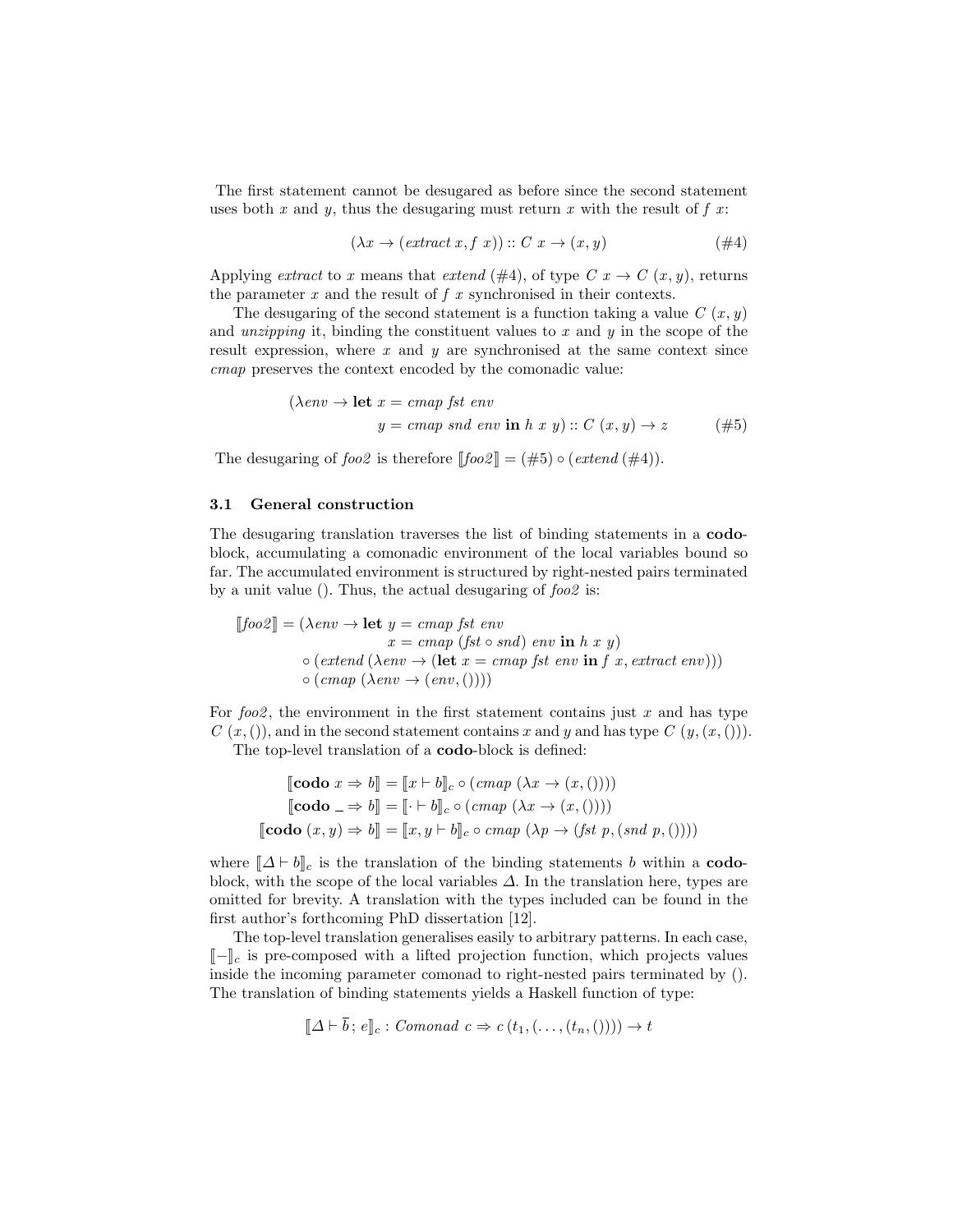where  $e : t$  and  $\Delta = v_1, \ldots, v_n$  where  $v_i : c \, t_i$ . The definition of  $[\![ - ]\!]_c$  is:

$$
\llbracket \Delta \vdash e \rrbracket_c = \llbracket \Delta \vdash e \rrbracket_{exp} \llbracket \Delta \vdash x \leftarrow e; r \rrbracket_c = \llbracket x, \Delta \vdash r \rrbracket_c \circ extend \ (\lambda env \rightarrow (\llbracket \Delta \vdash e \rrbracket_{exp} env, extract\ env)) \llbracket \Delta \vdash (x, y) \leftarrow e; r \rrbracket_c = \llbracket x, y, \Delta \vdash r \rrbracket_c \circ extend \ (\lambda env \rightarrow (\lambda((x, y), \Delta) \rightarrow (x, (y, \Delta))) \llbracket \Delta \vdash e \rrbracket_{exp} env, extract\ env)) \llbracket \Delta \vdash e \rrbracket_{exp} env
$$

where  $[\![\Delta \vdash e]\!]_{exp}$  translates expressions on the right-hand side of a statement or for the result of a block. The last case translates tuple-pattern statements where  $\lambda((x, y), \Delta) \rightarrow (x, (y, \Delta))$  reformats results into the right-nested tuple format of the environment; this generalises in the obvious way to arbitrary patterns.

The translation of expressions unzips the incoming comonadic environment, binding the values to the variables in  $\Delta$  with a local let-binding:

$$
[\![v_1,\ldots,v_n\vdash e]\!]_{exp} = \lambda env \rightarrow \textbf{let } [v_i = cmap (fst \circ sud^{i-1}) env]^n \textbf{ in } e
$$

where snd<sup>k</sup> means k compositions of snd and snd<sup>0</sup> = id.

The next section compares codo-notation with do-notation, and explains why the desugaring of **codo**-notation is more complex.

### 4 Comparing do- and codo-notation

Whilst comonads and monads are dual, this duality does not appear to extend to the codo- and do-notation. Both provide let-binding syntax, for composition of comonadic and monadic operations respectively. However, codo-blocks are parameterised, of type c  $a \rightarrow b$  for a comonad c, whilst **do**-blocks are unparameterised, of type  $m$  a for a monad  $m$ . Since comonads abstract functions with structured input, the parameter to a **codo**-block is important. In the **do**notation, expressions have implicit input via their free variables and Haskell's scoping mechanism is reused for handling local variables in a do-block.

The codo- and do-notation can be seen as internal domain-specific languages, for contextual and effectful computations respectively, with their semantics defined by translation to Haskell. This perspective is similar to the approach of categorical semantics, where typed programs are given a denotation as a morphism<sup>4</sup> in some category, mapping from the inputs of a program to the outputs. The disparity between codo- and do-notation is illuminated by this approach.

Categorical semantics For the simply-typed  $\lambda$ -calculus, the traditional approach recursively maps the type derivation of an expression to a morphism [13]:

$$
\llbracket \Gamma \vdash e : t \rrbracket : (\llbracket t_1 \rrbracket \times \ldots \times \llbracket t_n \rrbracket) \longrightarrow \llbracket t \rrbracket
$$

where  $\Gamma = x_1 : t_1, \ldots, x_n : t_n$ . Thus, an expression  $e : t$  with the free-variable typing assumptions  $\Gamma$  is modelled as a morphism from a *product* of the types for the free variables, as inputs, to the result type as the output.

<sup>4</sup> Morphisms generalise the notion of function. Readers unfamiliar with category theory may safely replace 'morphism' with 'function' here.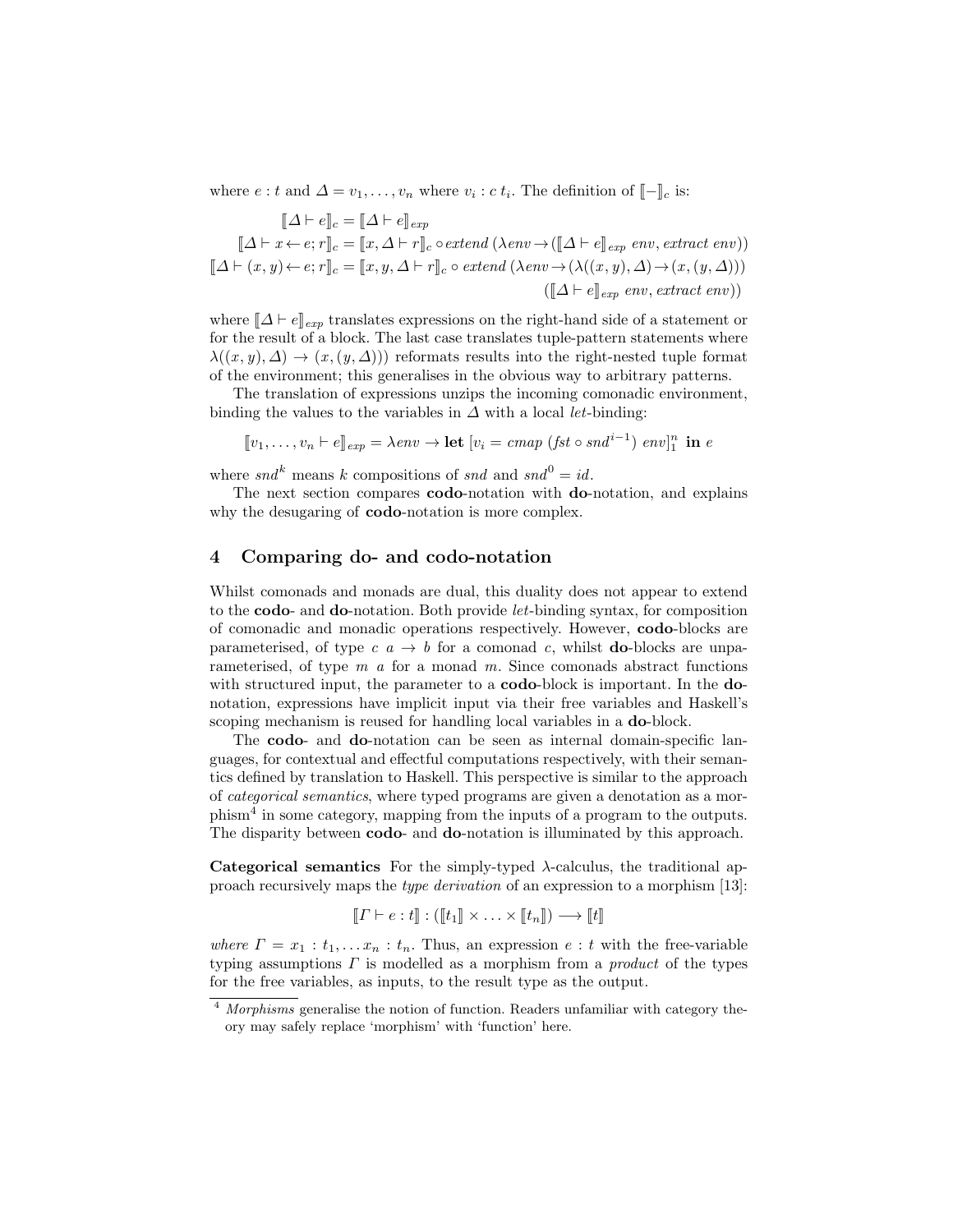Categorical semantics for effectful computations Moggi showed that effectful computations can be given a semantics in terms of a Kleisli category [14, 15], which has morphisms  $a \to m b$  for a monad m, with denotations:

$$
[\![x_1: t_1, \ldots x_n: t_n \vdash e:t]\!] : ([\![t_1]\!] \times \ldots \times [\![t_n]\!] ) \longrightarrow m [\![t]\!]
$$

In Moggi's calculus, let-binding corresponds to a call-by-value (eager) evaluation of effects followed by substitution of a pure value, corresponding to composition of the denotations provided by the bind operation of a monad. The semantics of multi-variable environments requires a strong monad: a monad with an additional strength operation. The effectful semantics for let-binding is as follows (here  $a \xrightarrow{f} b$  abbreviates  $f : a \to b$  with arrow concatenation expressing composition;  $\llbracket - \rrbracket$  brackets are elided on types in morphisms for brevity):

$$
\frac{\llbracket \Gamma \vdash e : t \rrbracket = g : \Gamma \to m \ t \qquad \llbracket \Gamma, x : t \vdash e' : t' \rrbracket = h : \Gamma \times t \to m \ t'}{\llbracket \Gamma \vdash \text{let } x = e \text{ in } e' : t' \rrbracket = \Gamma \xrightarrow{\langle id, g \rangle} \Gamma \times m \ t \xrightarrow{strength} m(\Gamma \times t) \xrightarrow{bind \ h} m \ t'} \tag{6}
$$

where  $\langle f, g \rangle$  is the function pairing:  $\lambda x \rightarrow (f \ x, g \ x)$ , bind is the prefix version of Haskell's  $(\ggg):$  Monad  $m \Rightarrow m \ a \rightarrow (a \rightarrow m \ b) \rightarrow m \ b$  operator and strength provides distributivity of  $\times$  over m:

$$
strength: (a \times m b) \to m (a \times b)
$$
  

$$
bind: (a \to m b) \to (m a \to m b)
$$

Whilst the **do**-notation provides a semantics for effectful *let*-binding embedded in Haskell, the translation is simplified by reusing Haskell's scoping mechanism since, in Haskell, all monads are strong with a canonical strength:

strength :: Monad  $m \Rightarrow (a, m, b) \rightarrow m (a, b)$ strength  $(a, mb) = mb \ggg (\lambda b \rightarrow return (a, b))$ 

It is straightforwardly proved that this definition of strength satisfies the properties of a strong monad (see [14] for these properties). The standard translation of **do** can be derived from  $(6)$  by inlining the above *strength* and simplifying according to the monad laws:

$$
\frac{\Gamma \vdash e : m \ t \quad \Gamma, x : t \vdash e' : m \ t'}{\Gamma \vdash [\text{do } x \leftarrow e; e'] : m \ t' \ \equiv \ \Gamma \vdash e \ \text{ge} \ (\lambda x \rightarrow e') : m \ t'}
$$

This gives a translation using just the monad operations and Haskell's scoping mechanism to define the semantics of multi-variable scopes for effectful letbinding. Thus the inputs to effectful computations are handled implicitly and so a do-block is an expression of type m a.

Categorical semantics for contextual computations The dual of Moggi's semantics interprets expressions in a *coKleisli category*, with denotations:

$$
[\![x_1: t_1, \ldots x_n: t_n \vdash e:t]\!] : c([\![t_1]\!]\times \ldots \times [\![t_n]\!]) \longrightarrow [\![t]\!]
$$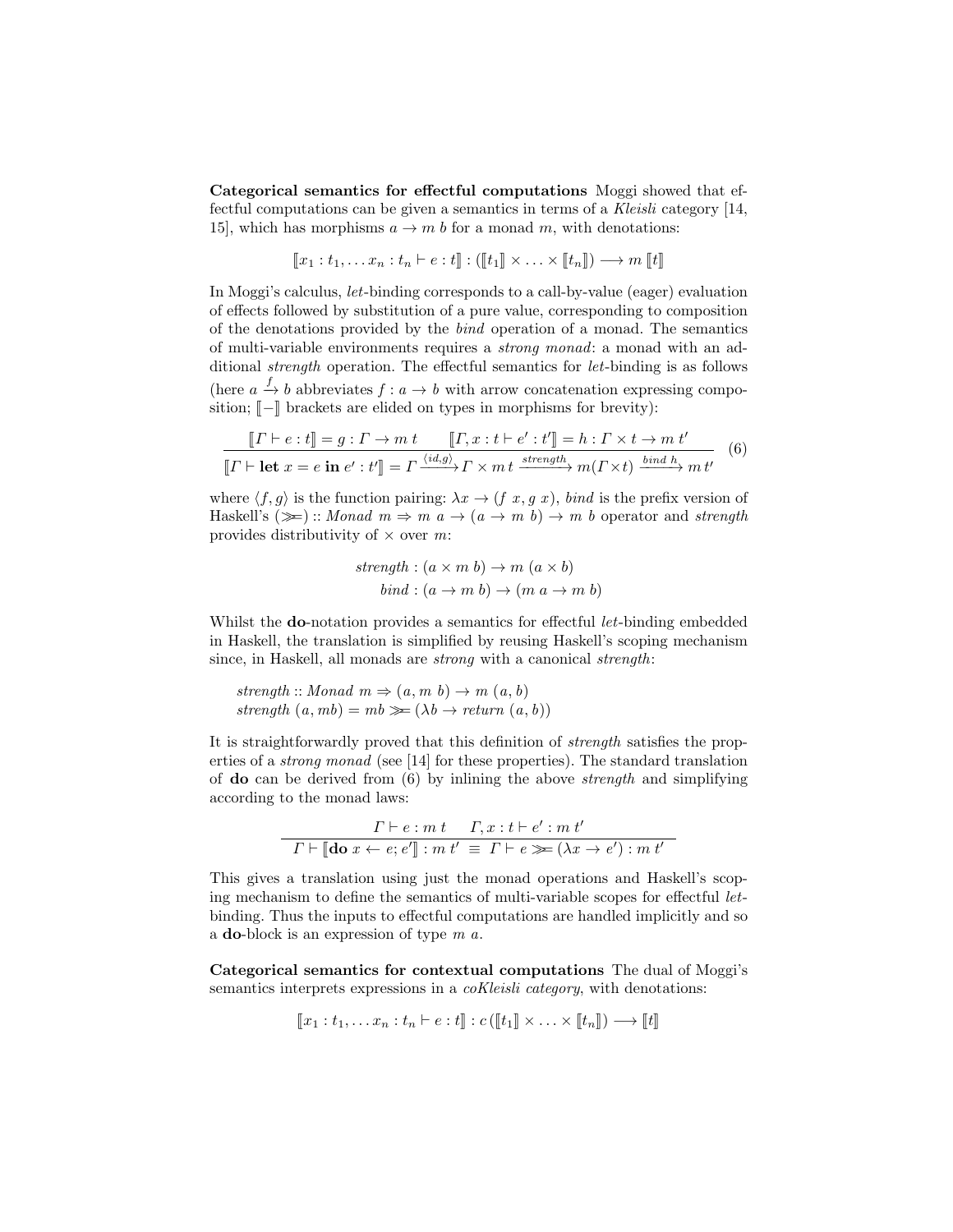for a comonad c. Uustalu and Vene gave the semantics of a context-dependent calculus in this form [8].

For a comonadic semantics, the input of an expression – the values of the free variables – thus have a comonadic product structure rather than just a product structure as in the monadic approach. Therefore, Haskell's scoping mechanisms cannot be directly used since the variables local to a codo-block must have the same comonadic context and are therefore wrapped in a comonadic data type. The local environment of a codo-block is therefore handled manually in the desugaring of codo resulting in a more complicated translation than that of the do-notation. The desugaring of statements is equivalent to the semantics of let-binding in Uustalu and Vene's approach:

$$
\frac{\llbracket \varGamma \vdash e : t \rrbracket = g : c \varGamma \to t \qquad \llbracket \varGamma, x : t \vdash e' : t' \rrbracket = h : c (\varGamma \times t) \to t'}{\llbracket \varGamma \vdash \textbf{let } x = e \textbf{ in } e' : t' \rrbracket = c \varGamma \xrightarrow{\text{extend}(\text{extract}, g)} c (\varGamma \times t) \xrightarrow{h} t'}
$$

The other parts of the desugaring manage projections from the (comonadic) environment, simulating application and variable access in a comonadic semantics.

## 5 Related Work and Conclusions

Arrow notation In Haskell, various notions of computation can be encoded as a category structure, with additional arrow operations for constructing computations and handling environments, defined by the Category and Arrow classes:

| class <i>Category cat</i> where                              | class Category $a \Rightarrow Arrow\ a\ where$ |
|--------------------------------------------------------------|------------------------------------------------|
| id :: cat x x                                                | $arr :: (x \rightarrow y) \rightarrow a x y$   |
| (o) :: cat $y z \rightarrow c a t x y \rightarrow c a t x z$ | first :: $a x y \rightarrow a (x, z) (y, z)$   |

A Category thus has a notion of composition and identity for its morphisms, which are modelled by the type cat  $x$   $y$ . The Arrow class provides arr for promoting a Haskell function to a morphism and first transforms a morphism to take and return an extra parameter, used for threading an environment through a computation. Other arrow combinators can be derived from this minimal set.

Every comonad defines a *coKleisli category*, whose morphisms have structured input, where composition is defined as in Section 1. Furthermore, all coKleisli categories in Haskell are arrows:

data CoKleisli c x  $y = C_0K \{unCoK : (c x \rightarrow y)\}\$ instance Comonad  $c \Rightarrow$  Category (CoKleisli c) where  $id = CoK$  extract  $(CoK g) \circ (CoK f) = CoK (g \circ (extend f))$ instance  $Comonad\ c \Rightarrow Arrow\ (CoKleisli\ c)$  where  $arr k = CoK (k \circ extract)$ first  $(CoK f) = CoK (\lambda x \rightarrow (f (cmap fst x), extract (cmap snd x)))$ 

where arr pre-composes a function with *extract*, and *first* is defined similarly to the handling of the local block environment in the desugaring of codo.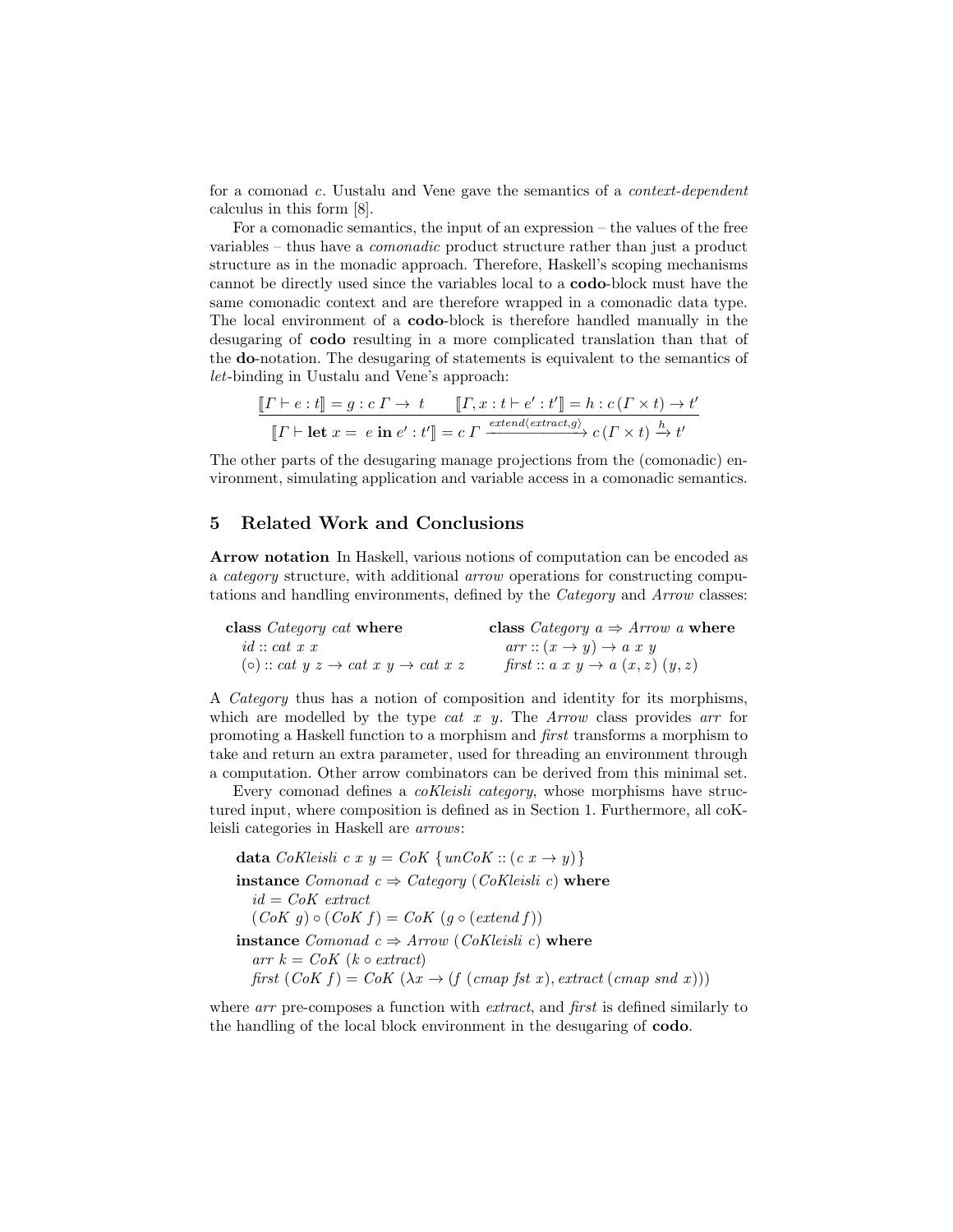The *arrow notation* simplifies programming with arrows  $[16, 17]$ , comprising: arrow formation ( $\mathbf{proc} \; x \to e$ ), arrow application  $(f \prec x)$  and binding  $(x \leftarrow e)$ . Given the above coKleisli instances for *Category* and *Arrow*, comonadic operations can be written in the arrow notation instead of using the codo-notation. For example, the original contours example can be written as follows:

$$
\begin{aligned}\n\text{proc } x \to \text{do } y \leftarrow \text{CoK} \text{ gauss2D} \prec x \\
z \leftarrow \text{CoK} \text{ gauss2D} \prec y \\
w \leftarrow \text{return} A \prec y - z \\
\text{CoK laplace2D} \prec w\n\end{aligned}
$$

The *arrow* notation here is not much more complicated than **codo**, requiring just the additional overhead of the arrow application operator  $\prec$  and lifting of gauss2D and laplace2D by  $CoK$ . One difference is that the variables here have a non-comonadic type, *i.e.*, Float rather than  $CArray(Int,Int)$  Float.

The arrow notation is however more cumbersome than codo when plumbing comonadic values, for example when using comonadic binary functions (of type  $c t \rightarrow c t' \rightarrow t''$ ). The alternate definition of *contours* using *minus* becomes:

$$
\begin{aligned}\n\text{proc } x \to \text{do } y \leftarrow \text{CoK} \text{ gauss2D} \prec x \\
z \leftarrow \text{CoK} \text{ gauss2D} \prec y \\
w \leftarrow \text{CoK} (\lambda v \to \text{minus} (\text{map } \text{fst } v) (\text{fmap } \text{snd } v)) \prec (y, z) \\
\text{CoK} \text{ laplace2D} \prec w\n\end{aligned}
$$

where  $v :: c (y, z)$  must be deconstructed manually. Whilst minus can be inlined here and the code rewritten to the more elegant first example, this is only possible since minus applies extract to both arguments. For other comonadic operations, with more complex behaviour, this refactoring is not always possible.

Comparing the two, arrow notation appears as powerful as codo-notation, in terms of the computations which can be expressed. Indeed, from a categorical perspective, both notations need only a comonad structure (i.e., coKleisli category) with no additional closed or monoidal structure (see Paterson's discussion  $[17, \S2.1]$ . However, whilst arrow notation is almost as simple as **codo** for some purposes, the syntax is less natural for more complicated plumbing of comonadic values (as seen above). We argue that codo provides the most elegant and natural solution to programming with comonads, with a cleaner applicative-style.

Other applications There are many interesting comonads which have not been explored here. For example, the semantics of the Lucid dataflow language are captured by an infinite stream comonad [4], which was used by Uustalu and Vene to define an interpreter for Lucid in Haskell. Using codo-notation, Lucid can be embedded directly into Haskell as an internal domain-specific language.

Many comonadic data types are instances of the general concept of containers. Containers comprise a set of shapes S and, for each shape  $s \in S$ , a type of positions Ps, with the data type  $C a = \sum_{s \in S} (Ps \to a)$ , *i.e.*, a coproduct of functions from positions to values for each possible shape [18]. Ahman et al. recently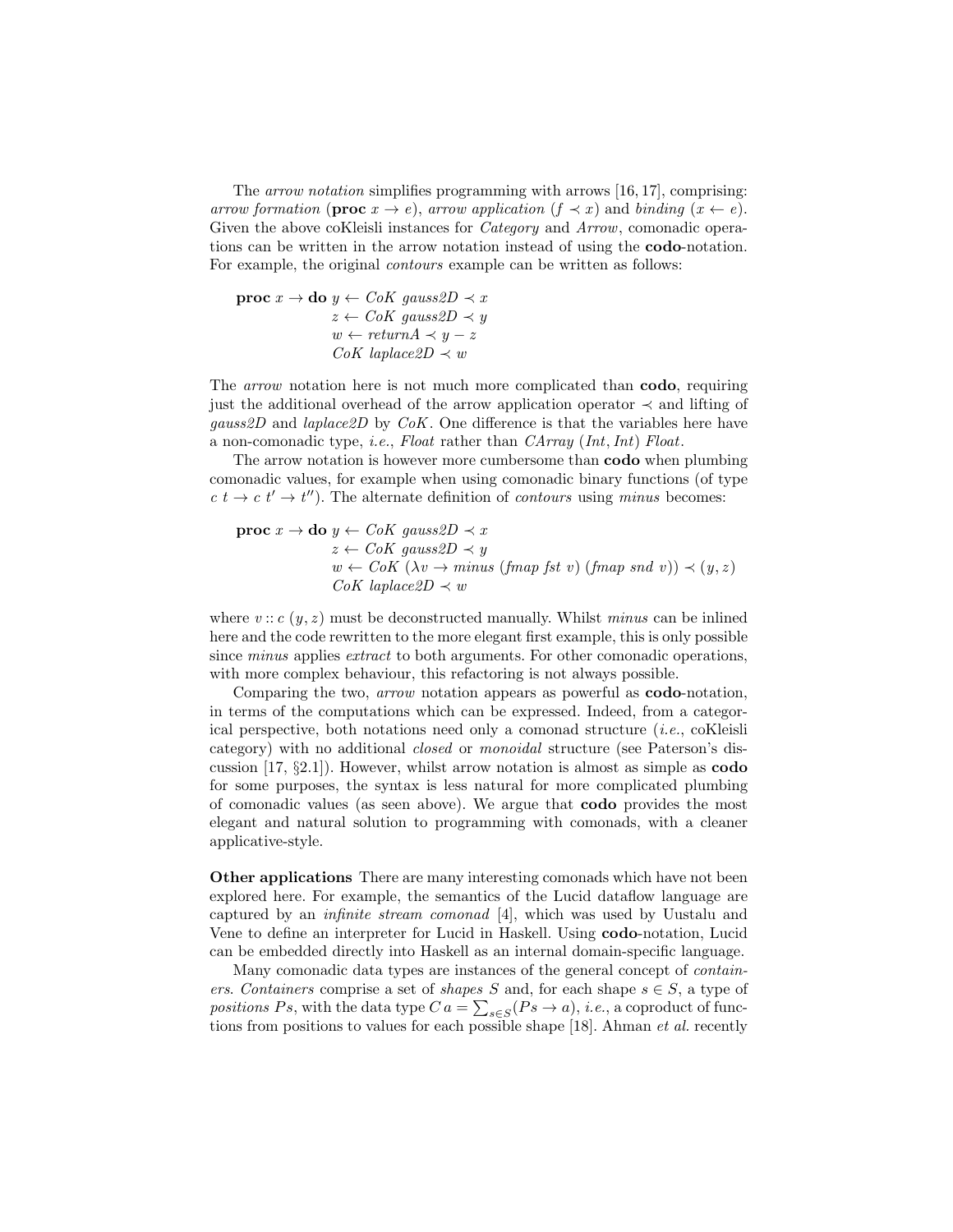showed that all *directed containers* (those with notions of sub-shape) are comonads, where positions are contexts and sub-shapes define accessibility between contexts for the definition of extend [11]. The labelled binary-tree example in Section 1 can be described as a directed-container comonad. The costate comonad can be generalised to *cursored containers* with type  $Ca = \sum_{s \in S} (Ps \rightarrow a) \times Ps$ .

Whilst the **codo-**notation was developed here in Haskell, it could be applied in other languages with further benefits. For example, a codo-notation for ML could be used to abstract laziness using a delayed-computation comonad with data type  $C \, a = () \rightarrow a$ , or defining lazy lists using the stream comonad.

Concluding remarks Comonads essentially abstract boilerplate code for data structure traversals, allowing succinct definitions of local operations by abstracting their promotion to *global* operations. The **codo**-notation presented here simplifies programming with comonads. We hope this prompts the use of comonads as a design pattern and tool for abstraction, and promotes further exploration of comonads yielding new and interesting examples.

Whilst the **codo** keyword is used in the notation here, some may prefer an alternate keyword as codo-notation is not exactly dual to do-notation (Section 4). For example, using context as the keyword provides more intuition about its use, akin to do, but causes more serious namespace pollution.

Acknowledgements We thank Jeremy Gibbons, Ralf Hinze, Tomas Petricek, Tarmo Uustalu, and Varmo Vene for helpful discussions, and to the anonymous reviewers for their comments on this paper and an earlier draft. This research was supported by an EPSRC Doctoral Training Award.

## References

- 1. Wadler, P.: The essence of functional programming. In: Proceedings of POPL '92, ACM (1992) 1–14
- 2. Wadler, P.: Monads for functional programming. Advanced Functional Programming (1995) 24–52
- 3. Petricek, T., Syme, D.: Syntax Matters: writing abstract computations in  $F#$ . In: Pre-proceedings of TFP (Trends in Functional Programming), St. Andrews, Scotland (2012)
- 4. Uustalu, T., Vene, V.: The Essence of Dataflow Programming. Lecture Notes in Computer Science 4164 (Nov 2006) 135–167
- 5. Uustalu, T., Vene, V.: Comonadic functional attribute evaluation. Trends in Functional Programming-Volume 6 (2007) 145–160
- 6. Orchard, D., Bolingbroke, M., Mycroft, A.: Ypnos: declarative, parallel structured grid programming. In: DAMP '10, NY, USA, ACM (2010) 15–24
- 7. Kieburtz, R.B.: Codata and Comonads in Haskell (1999)
- 8. Uustalu, T., Vene, V.: Comonadic Notions of Computation. Electron. Notes Theor. Comput. Sci. 203(5) (2008) 263–284
- 9. Huet, G.: The zipper. Journal of Functional Programming 7(05) (1997) 549–554
- 10. McBride, C.: The derivative of a regular type is its type of one-hole contexts. Unpublished manuscript (2001)